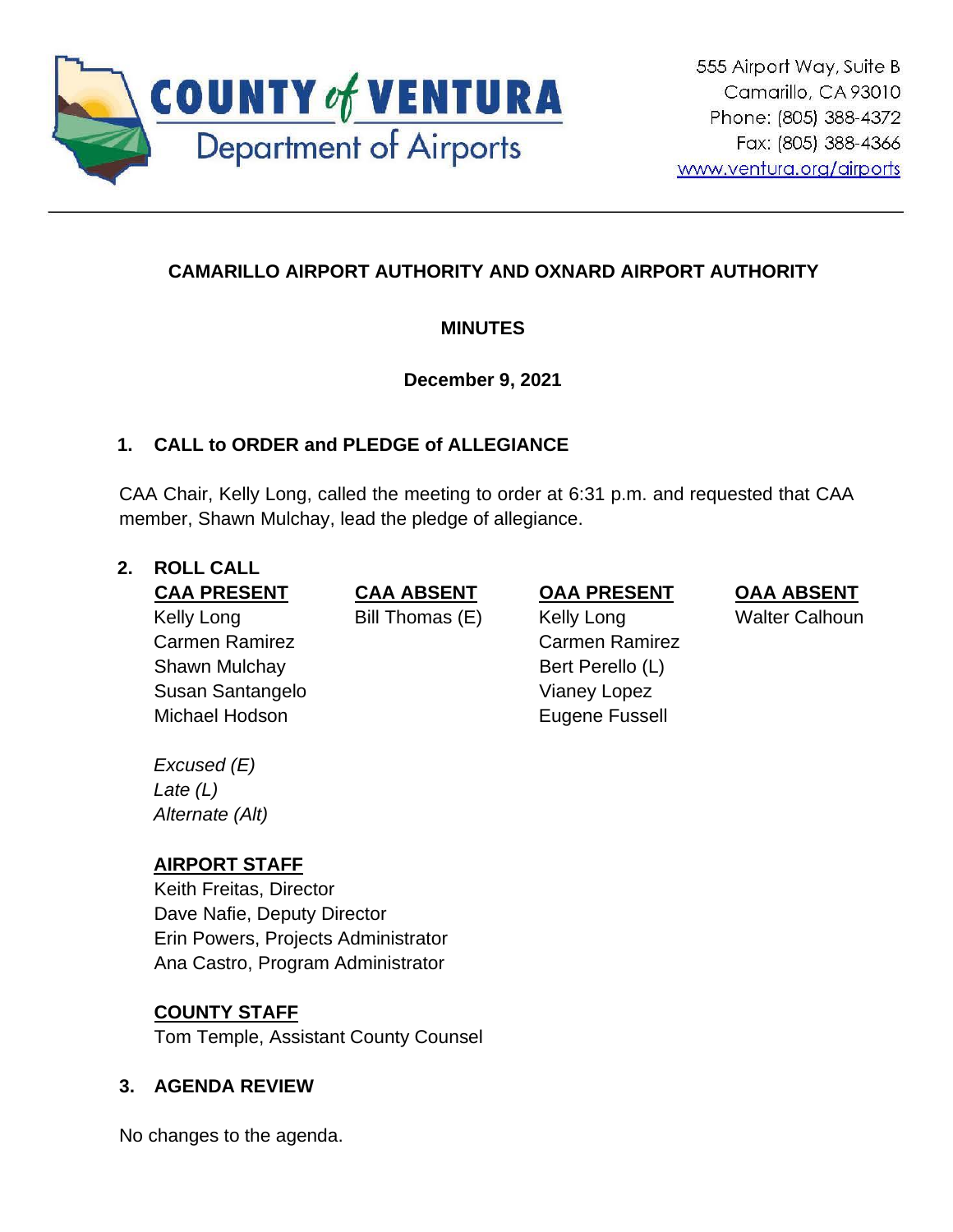### **4. APPROVAL OF MINUTES – November 1, 2021 (Regular Meeting) November 10, 2021 (Special Meeting)**

*Camarillo Airport Authority: Public Member Michael Hodson moved to approve both November meeting minutes and Mayor Shawn Mulchay seconded the motion. All members voted in favor and the motion passed unanimously 5-0.*

*Oxnard Airport Authority: Councilmember Vianey Lopez moved to approve both November meeting minutes and Supervisor Carmen Ramirez seconded the motion. All members voted in favor and the motion passed unanimously 4-0. Councilmember Bert Perello was absent for the vote.* 

### **5. PUBLIC COMMENT PERIOD**

Public comments heard.

#### **6. NEW BUSINESS**

#### **OXNARD AIRPORT AUTHORITY**

**A. Subject: Approval and Award of a Design Services Contract to Jviation, a Woolpert Company, in the Not-to-Exceed Amount of \$393,775, for the Repackage and Design of Select Elements for the Connector Taxiways A-E Reconstruction at Oxnard Airport; Authorization for the Director of Airports, or Designee, to Execute the Subject Contract**

#### **Recommendation:**

Approve and award of a design services contract to Jviation, a Woolpert Company, in the not-to-exceed amount of \$393,775, for the repackage and design of select elements for the Connector Taxiways A-E Reconstruction at Oxnard Airport; Authorization for the Director of Airports, or Designee, to execute the subject contract (Exhibit 1).

Projects administrator Erin Powers provided staff's report. Ms. Powers explained the design services contract for reconstruction of taxiway connectors A-E. Airport staff is working to minimize closures of the runway and is designing the project so that any work requiring a runway closure will occur only during the evening hours. This would allow the runway to be open seven days a week. Ms. Powers stated that the project is eligible for 90% funding from the Federal Aviation Administration (FAA) and a potential CalTrans matching grant of those federal dollars. In response to a question posed by Authority member Mike Hodson, Ms. Powers explained elements and components of the project that supported the need to award a contract in the not-to-exceed amount of \$393,775. Director Keith Freitas explained that the original scope of this reconstruction project was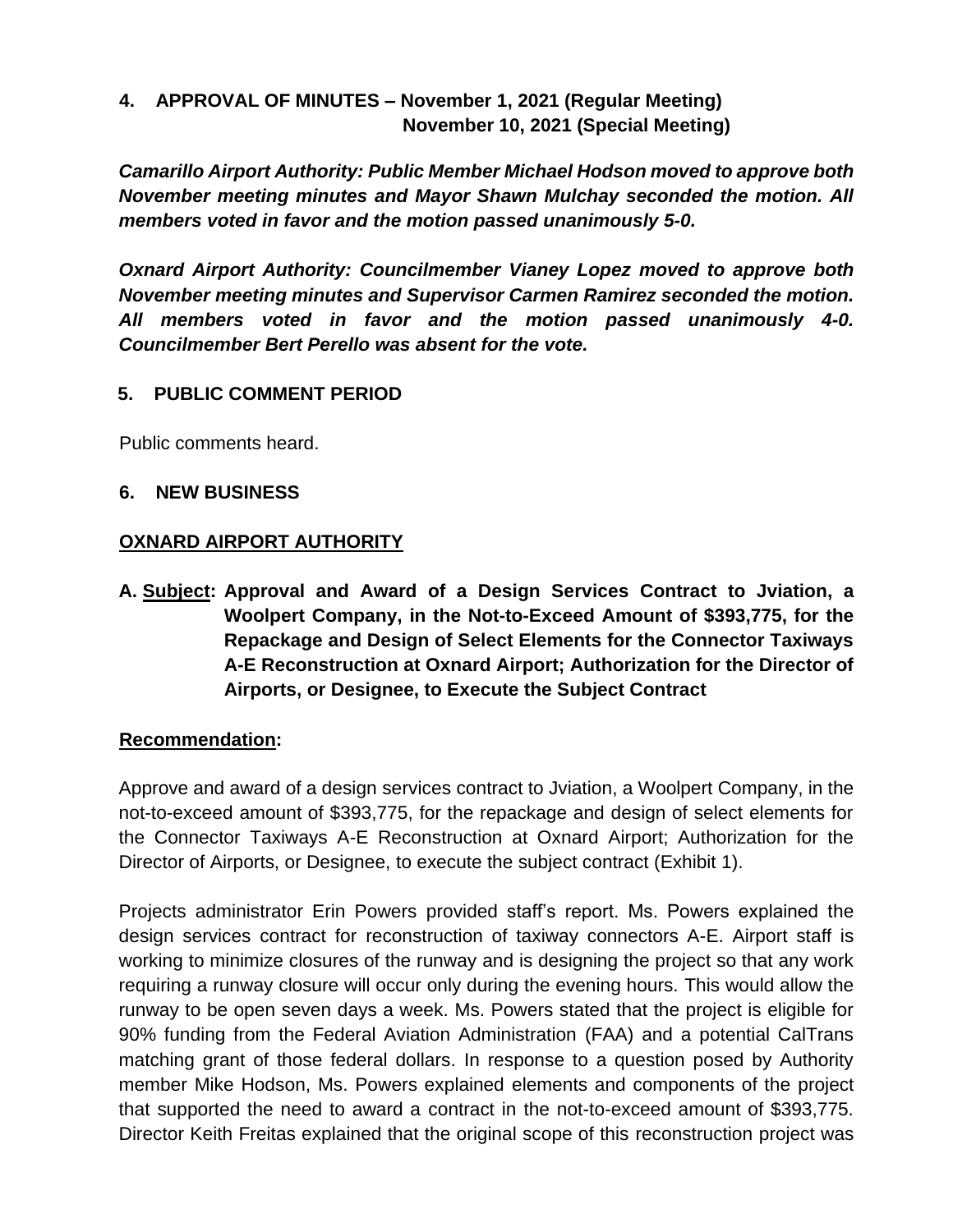for the runway and adjoining taxiways, however, the FAA did not have money to fund the entire project. As such, airport staff had to break out the taxiway portion of the project which is now before the Airport Authority. In response to an inquiry posed by Authority member Bert Perello regarding closures and notifications to airport users, Ms. Powers shared that staff is working with the FAA to identify phasing for the project. Once phasing is completed airport staff can get the message out to airport users. It was also shared that the project should go out to bid in January with bids being received in the February timeframe. Airport staff would be looking to schedule the work for summer which would allow plenty of time to get messaging out to users.

*Oxnard Airport Authority: Councilmember Vianey Lopez moved to approve staff's recommendation and Supervisor Carmen Ramirez seconded the motion. Councilmember Bert Perello dissented. All other members voted in favor and the motion passed 4-1.* 

## **B. Subject: Approve Application for Appointment of Public Member or Alternate Public Member to the Oxnard Airport Authority**

### **Recommendation:**

Approve the Application for Appointment of Public Member or Alternate Public Member to the Oxnard Airport Authority (Exhibit 1).

Director Keith Freitas provided staff's report. It was clarified that there are no term limits for the Public Member or Alternate Public Member positions and that the current incumbents are eligible to apply for their current positions. It was also clarified that the current bylaws do not have a residence requirement for either of these positions. Authority member Shawn Mulchay shared that although there is nothing stipulated in the bylaws, it is his understanding that the appointing members (two Board members and two Council members) have the discretion to give whatever weight they want in their discussion, deliberation, and selection. Authority member Bert Perello inquired as to whether applicants are required to have airport experience to which Director Freitas replied that airport experience is not a requirement. Authority member Kelly Long added that the expectation of airport experience would be at the discretion of the appointing members. Authority member Eugene Fussell offered that he believes the applicant should at least be a pilot.

*Oxnard Airport Authority: Supervisor Carmen Ramirez moved to approve staff's recommendation and Councilmember Vianey Lopez seconded the motion. All members voted in favor and the motion passed unanimously 5-0.*

## **C. Subject: Adoption of Resolution #3 Authorizing Remote Teleconference Meetings of the Oxnard Airport Authority for a 30-Day Period**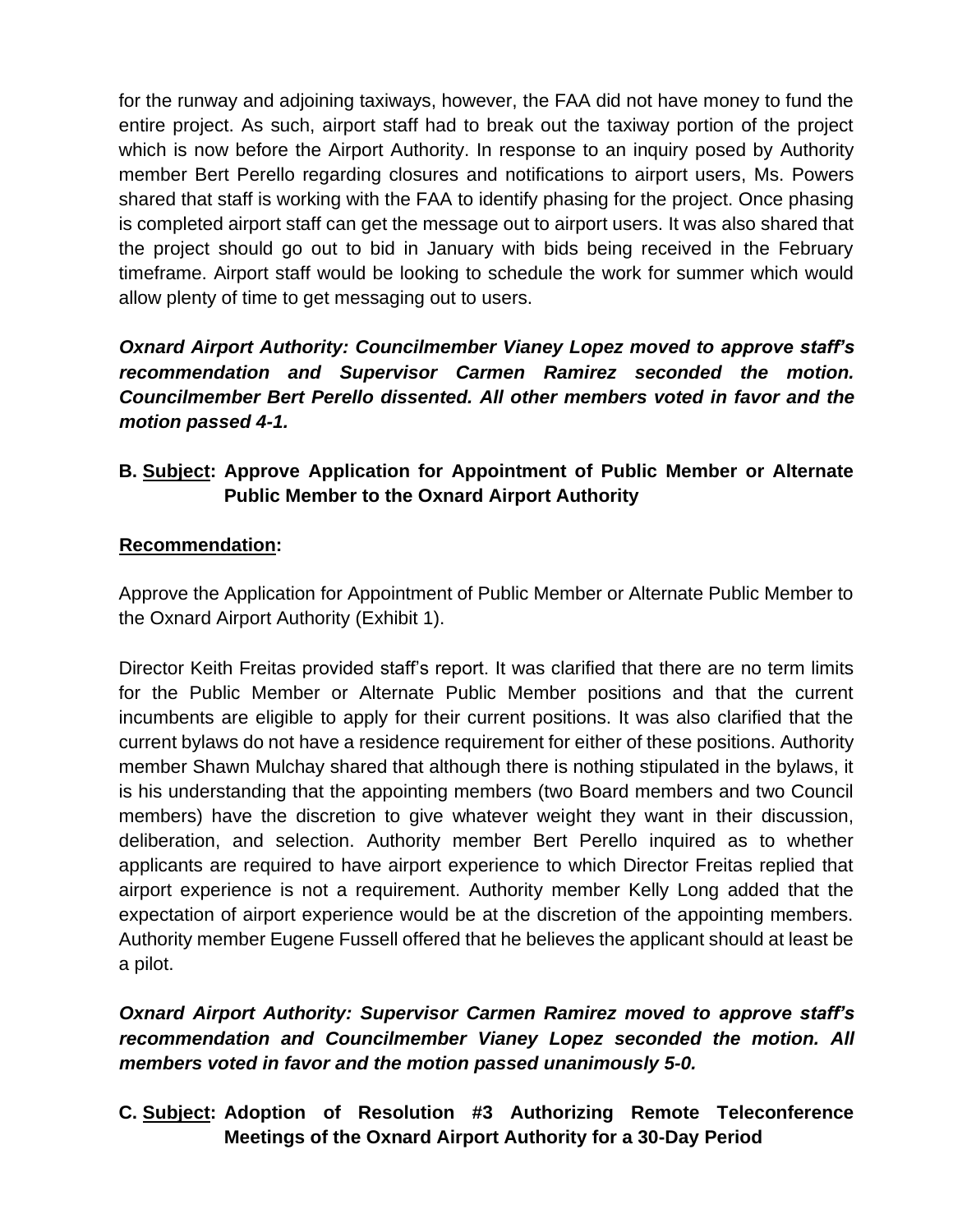## **Recommendation:**

Adopt the attached Resolution #3 (Exhibit 1) authorizing remote teleconference meetings of the Oxnard Airport Authority for a 30-day period pursuant to Government Code Section 54953, Subdivision (e), of the Ralph M. Brown Act.

*Oxnard Airport Authority: Supervisor Carmen Ramirez moved to approve staff's recommendation and Councilmember Bert Perello seconded the motion. Supervisor Kelly Long dissented. All other members voted in favor and the motion passed 4-1.* 

# **CAMARILLO AIRPORT AUTHORITY**

## **D. Subject: Approve Application for Appointment of Public Member or Alternate Public Member to the Camarillo Airport Authority**

### **Recommendation:**

Approve the Application for Appointment of Public Member or Alternate Public Member to the Camarillo Airport Authority (Exhibit 1).

Director Keith Freitas provided staff's report. It was clarified that term limits for the Public Member and Alternate Public Member positions have been exceeded which is why a new Public Member and a new Alternate Public Member must be selected.

*Camarillo Airport Authority: Vice Mayor Susan Santangelo moved to approve staff's recommendation and Mayor Shawn Mulchay seconded the motion. All members voted in favor and the motion passed unanimously 5-0.*

# **E. Subject: Adoption of Resolution #3 Authorizing Remote Teleconference Meetings of the Camarillo Airport Authority for a 30-Day Period**

### **Recommendation:**

Adopt the attached Resolution #3 (Exhibit 1) authorizing remote teleconference meetings of the Camarillo Airport Authority for a 30-day period pursuant to Government Code Section 54953, Subdivision (e), of the Ralph M. Brown Act.

*Camarillo Airport Authority: Vice Mayor Susan Santangelo moved to approve staff's recommendation and Mayor Shawn Mulchay seconded the motion. Supervisor Kelly Long dissented. All other members voted in favor and the motion passed 4-1.*

### **7. DIRECTOR'S REPORT**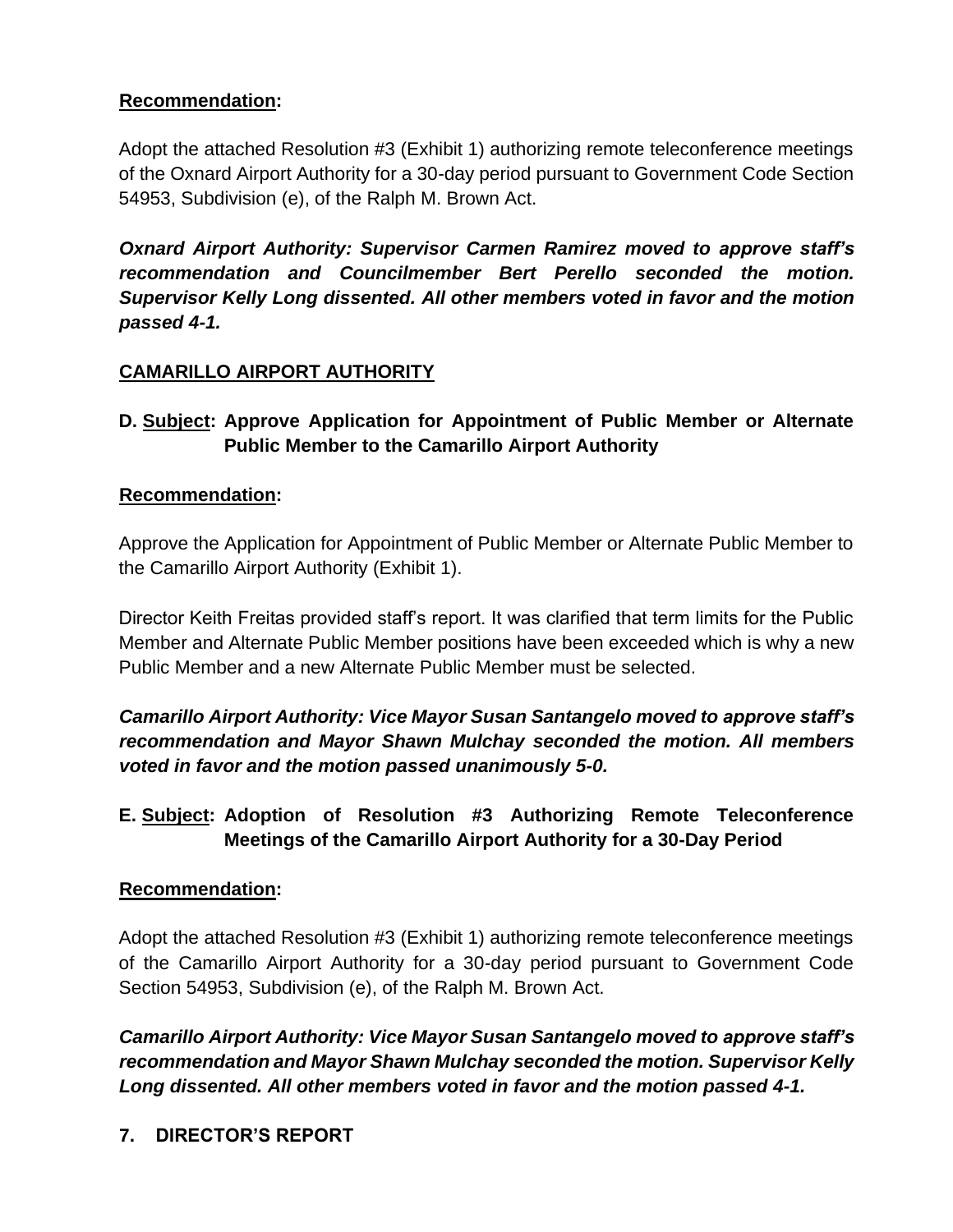Director Keith Freitas shared that the Oxnard Airport Runway Reopening Ceremony took place on November 12, 2021 and he recognized staff for their efforts on the project. Regarding the Joint Powers Agreement, Director Freitas has engaged the City Manager and Mayor of Camarillo to work through some of the issues. Regarding the private hangar lease agreement, Director Freitas is working with the president of the Camarillo Oxnard Hangar Owners and Tenants Association on some new language. Mr. Freitas would like to have the lease agreement come before the Commission and Airport Authorities in the next 60 days.

Director Freitas also shared that the department is hosting a noise forum on December 16, 2021. Mr. Freitas added that attendees will include community members from the neighborhood councils, air traffic control staff, local elected officials, flight school operators, and airport staff. The purpose of the forum is to help airport staff identify what the issues are and identify solutions that can be implemented short-term and long-term.

#### *Report was received and filed.*

#### **8. REPORTS**

**Report items listed below are presented to the Airport Authorities for information only, at this time. The report items require no action or are not ready for the Airport Authorities' consideration. The Airport Authorities may refer these items to the Department of Airports for investigation and report back on a future agenda.** 

Consultant Reports – October 2021 Airport Tenant Project Status – November 2021 Project Status – November 2021

#### *Reports were received and filed.*

#### **9. CORRESPONDENCE**

**Correspondence items listed below are presented to the Airport Authorities for information only, at this time. The correspondence items require no action or are not ready for the Airport Authorities' consideration. The Airport Authorities may refer these items to the Department of Airports for investigation and report back on a future agenda.** 

Press Release dated November 12, 2021 re: Ventura County Department of Airports Celebrates Reopening of Runway

Memorandum dated November 17, 2021 from Madeline Herrle to Camarillo Airport Tenants re: Mobile Mechanics - Airplane Repairs